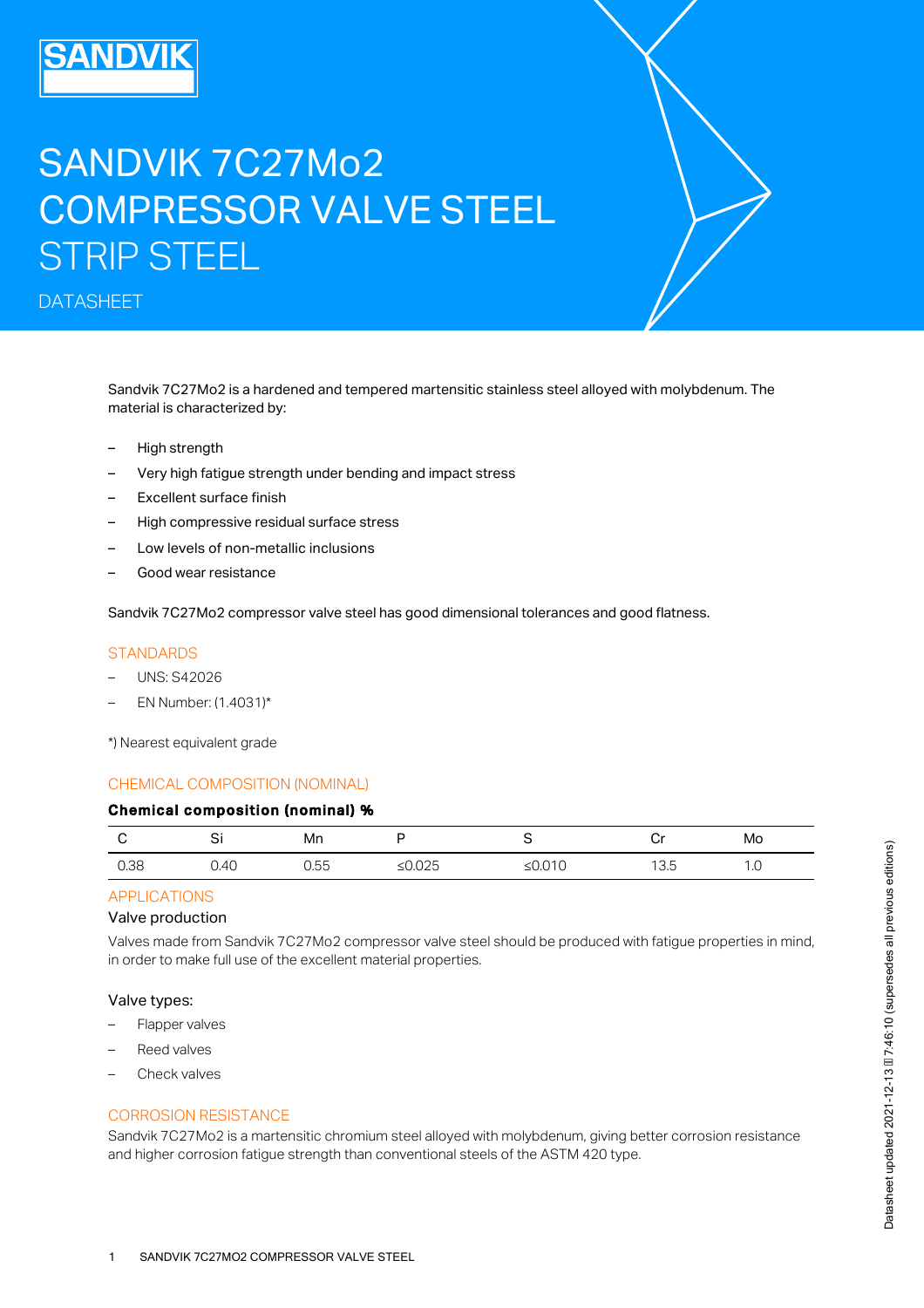#### **BLANKING** FABRICATION

It is recommended that blanking is made in a straight-side press using blanking tools with sharp edges. Worn or damaged tools can cause edge defects on the valve that can be difficult to remove in later processes. A punch to die clearance of 4-10% of the strip thickness is recommended.

Tool steels ASTM D2 or D4 are recommended except for thick strip gauge, slender tool sections or small corner radii. In this case ASTM M2 steels are recommended. In both cases the tool hardness should be about 63 HRC.

#### STRESS RELIEVING

Stress relieving may be performed between blanking and tumbling operations in order to remove blanking stresses. A maximum temperature of 350ºC (662ºF) for 30-60 minutes is recommended.

#### **TUMBLING**

A good tumbling operation giving a round, smooth edge is necessary in order to minimize stress concentrations. Tumbling also increases the residual compressive surface stresses which gives a significant further improvement in fatigue properties.

End

#### FORMS OF SUPPLY

#### Conditions and forms of supply

Strip steel is supplied in labeled coils, or on labeled plastic spools, depending on weight and size. The label details the steel grade, heat, lot number, coil number and nominal size, allowing full material traceability. Oil is used for rust prevention.

Coils are wrapped in paper and packed in wooden cases. For overseas shipment, coils are also sealed in a plastic bag containing silica gel. Net and gross weights are marked on the case. Customised properties, dimensions and tolerances can be supplied on request.

#### **DIMENSIONS**

#### **Thickness**

Sandvik 7C27Mo2 compressor valve steel is supplied in standard thicknesses in accordance to the table. Customized thicknesses can be supplied on request.

| Thickness, mm | Thickness, in. | Tolerance, mm | Tolerance, in. |
|---------------|----------------|---------------|----------------|
| 0.152         | 0.006          | 0.005         | 0.00020        |
| 0.203         | 0.008          | 0.006         | 0.00024        |
| 0.254         | 0.010          | 0.007         | 0.00028        |
| 0.305         | 0.012          | 0.007         | 0.00028        |
| 0.381         | 0.015          | 0.008         | 0.00035        |
| 0.406         | 0.016          | 0.012         | 0.00047        |
| 0.457         | 0.018          | 0.012         | 0.00047        |
| 0.508         | 0.020          | 0.014         | 0.00055        |
| 0.559         | 0.022          | 0.020         | 0.00079        |
| 0.600         | 0.0236         | 0.020         | 0.00079        |
| 0.630         | 0.0248         | 0.020         | 0.00079        |
| 0.800         | 0.0315         | 0.023         | 0.00091        |
| 1.000         | 0.0394         | 0.027         | 0.00106        |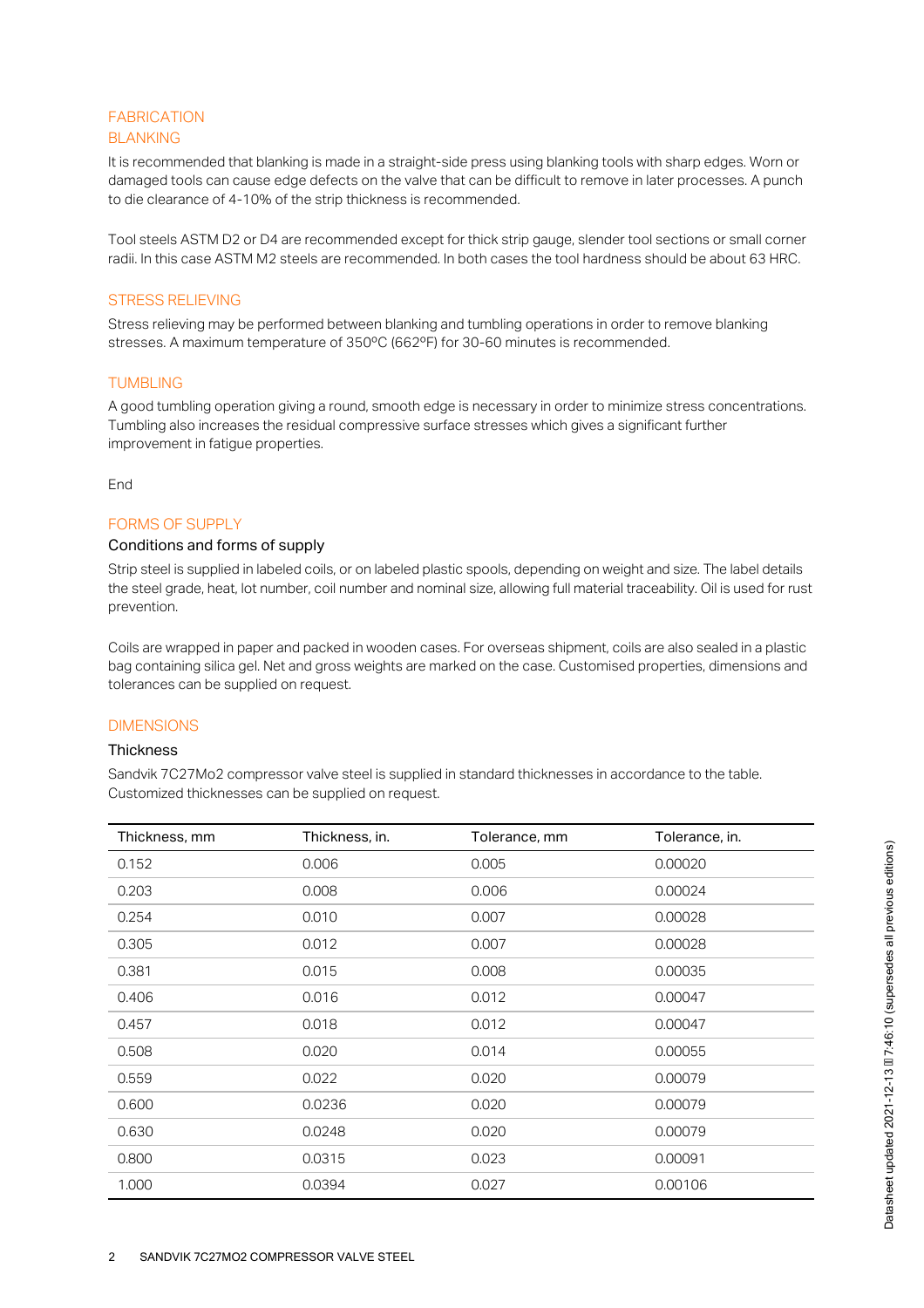#### Width

Strip in standard thicknesses is stocked in widths up to 310 mm (12.2 in.), ready for slitting to the required width.

#### **FINISH**

#### Edges

Edges are slit and deburred. Shaved edges can be supplied on request.

#### Flatness

Maximum out-of-flatness across and along the strip is 0.20% of the nominal strip width.

#### Surfaces

Maximum surface roughness values, cut-off 0.25 mm (0.0098 in.), are shown in the table.

| <b>Thickness</b> |           | Ra   |      | Rmax          |      |
|------------------|-----------|------|------|---------------|------|
| mm               | ın.       | μm   | uin. | µm            | uin. |
| ≤0.508           | ≤ $0.020$ | 0.13 | 5.2  | $1.5^{\circ}$ | 60   |
| >0.508           | >0.020    | 0.25 | 10.0 | 2.5           | 100  |

#### Surface defects

A small number of surface defects, such as pits and roll marks, with a depth or height of 2 µm (80 µin.) maximum is allowed for thicknesses up to 0.508 mm (0.020 inch) and 3 µm (120 µin.) maximum for thicker material. The maximum scratch depth allowed is as follows:

| <b>Thickness</b> |                  | Max. allowed depth |      |
|------------------|------------------|--------------------|------|
| mm               | In.              | μm                 | uin. |
| $\leq 0.203$     | $\leq 0.008$     | 0.5                | 20   |
| $>0.203 - 0.508$ | $>0.008 - 0.020$ | 0.8                | 32   |
| >0.508           | >0.020           | 1.0                | 40   |

## **Straightness**

Out-of-straightness is defined as the maximum deviation from a straight-edge of a specified length. The following values apply:

| Strip width          |                     | Max, allowed deviation |            |
|----------------------|---------------------|------------------------|------------|
| mm                   | in.                 | mm/m                   | in./3 feet |
| $\ge -20$            | $\geq$ 0.315-<0.787 | 2.0                    | 0.072      |
| $\geq$ 20- $\leq$ 50 | $\geq$ 0.787-<1.969 | 1.5                    | 0.054      |
| $\geq$ 50-<125       | $\geq$ 1.969-<4.921 | 1.25                   | 0.045      |
| $\geq 125$           | $\geq 4.921$        | 1.0                    | 0.036      |

# MECHANICAL PROPERTIES

| Proof strength     |     |            |     | Tensile strength |     | Elongation |
|--------------------|-----|------------|-----|------------------|-----|------------|
| R <sub>p0.05</sub> |     | $R_{D0.2}$ |     | Rm               |     |            |
| MPa                | ksi | MPa        | ksi | MPa              | ksi | %          |
| nominal            |     | nominal    |     | nominal          |     |            |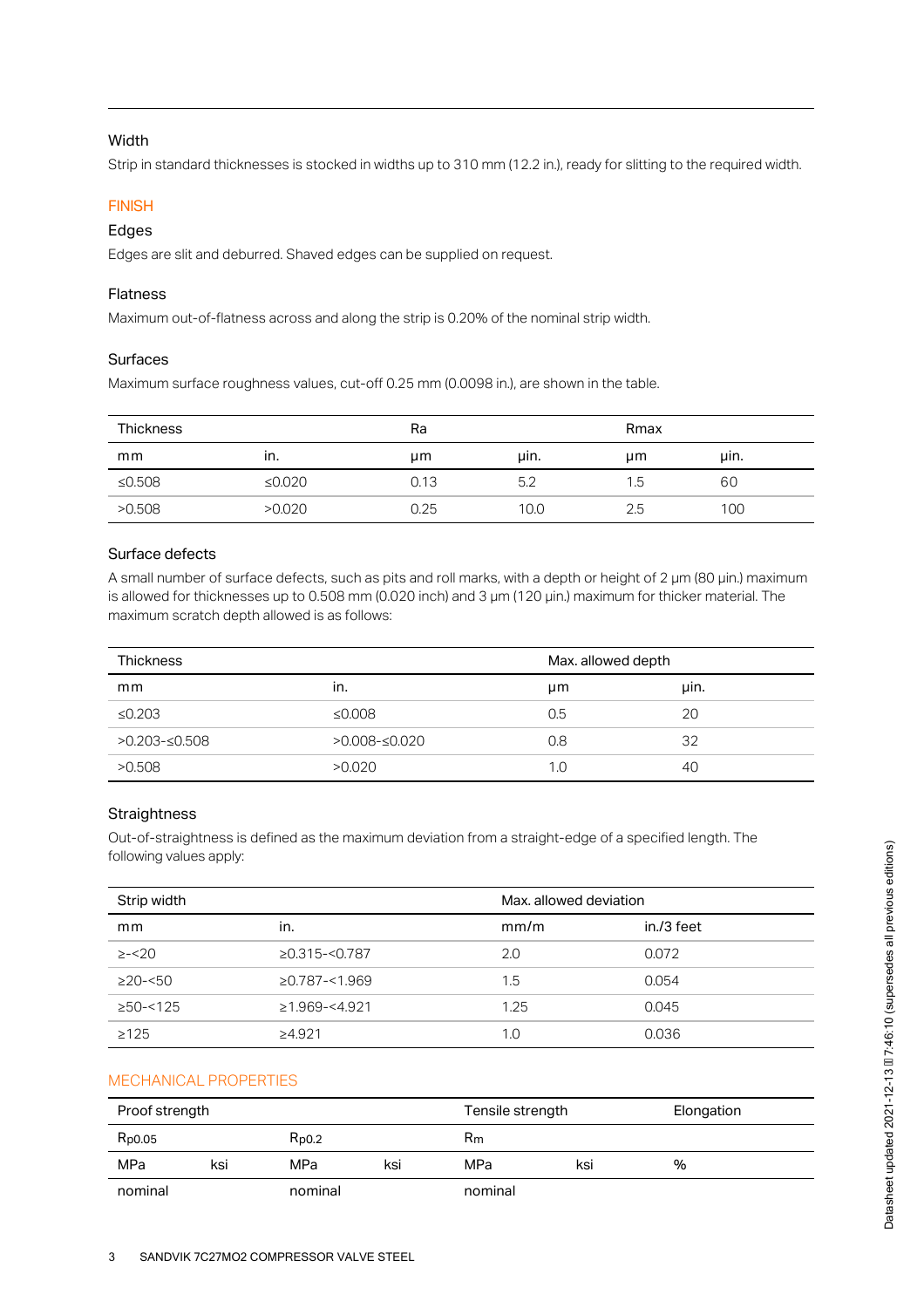| 800<br>300<br>189<br>761<br>145C<br>◡<br>. ب _<br>$=$ $\sim$<br><u>_</u><br>$\sim$<br>$\sim$<br>___ |
|-----------------------------------------------------------------------------------------------------|
|-----------------------------------------------------------------------------------------------------|

The values are valid for thicknesses up to 0.60 mm (0.024 inch). The manufacturing tolerance for tensile strength is ±80 MPa (±11,6 ksi).

#### Fatigue strength

Sandvik 7C27Mo2 compressor valve steel has a high response to surface treatment, such as tumbling and shot peening, which gives a significant increase in fatigue life.

#### Reversed bending fatigue (mean stress = 0)

The fatigue strength of Sandvik 7C27Mo2 flapper valve steel in reversed bending is ±710 MPa (±103 ksi) at a failure rate of 5%.

#### Fluctuating bending fatigue (minimum stress = 0)

Fluctuating bending fatigue strength for Sandvik 7C27Mo2 compressor valve steel has been calculated from reversed bending values at a 5% failure rate. Goodmans formula gives 509±509 MPa (74±74 ksi). Gerbers formula gives 625±625 MPa(91±91 ksi). The value is valid for a strip thickness of 0.381 mm (0.015 inch).



#### Comparison with other steel grades

#### PHYSICAL PROPERTIES

Density, 7.7 g/cm3, 0.27 lb/in3

#### Thermal conductivity

| At 20°C, W/(m °C)      |  |
|------------------------|--|
| At 68°F, Btu/(ft h °F) |  |

# Specific heat capacity

| Mean value for 50-100°C, J/(kg °C)    | 460 |
|---------------------------------------|-----|
| Mean value for 120-210°F, Btu/(lb °F) |     |

# Datasheet updated 2021-12-13 III 7:46:10 (supersedes all previous editions) Datasheet updated 2021-12-13  $\textcolor{red}{\overline{\text{II}}}$  7:46:10 (supersedes all previous editions)